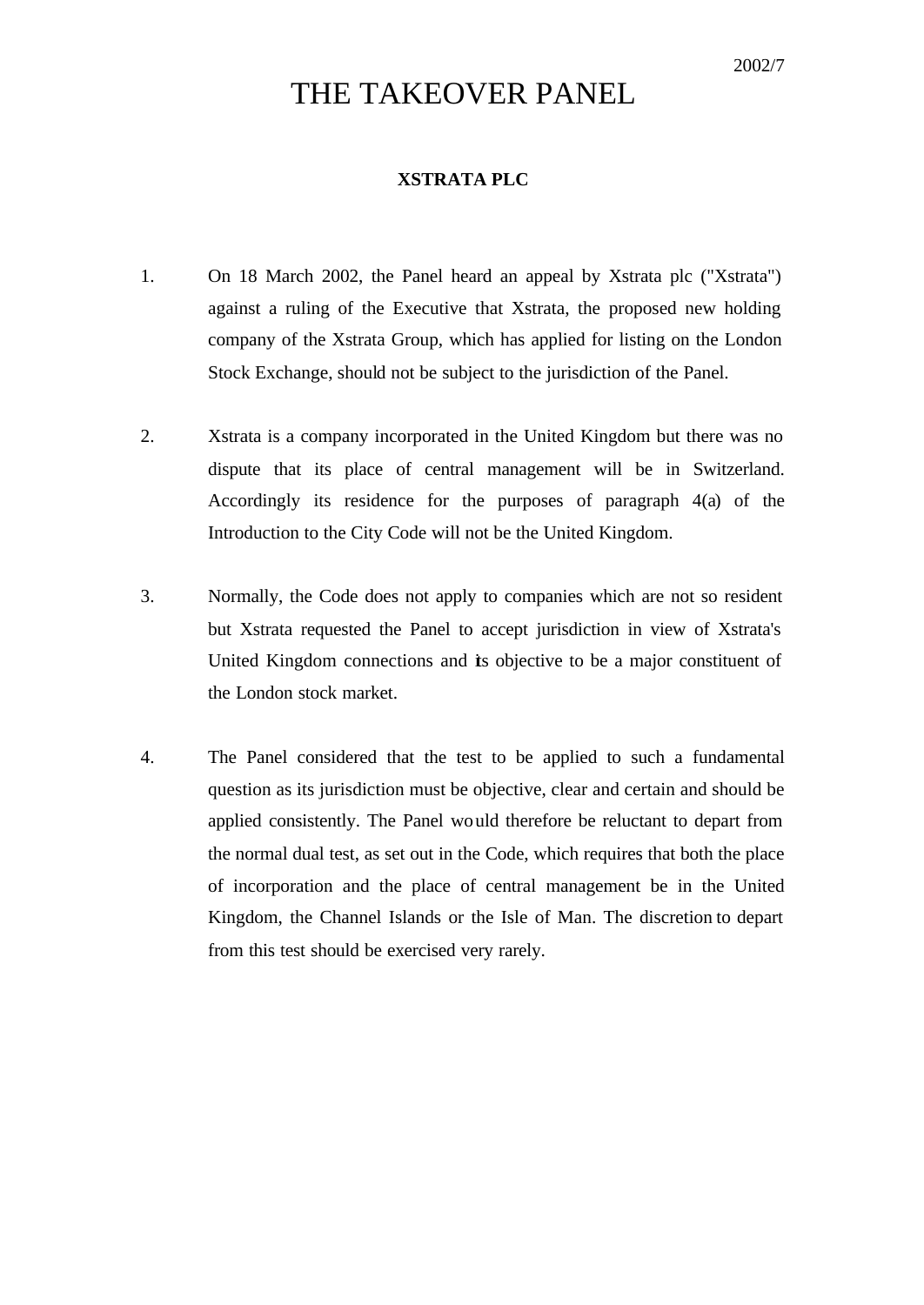- 5. The Panel has long regarded the place of central management as a critical test of jurisdiction since in general it is the Panel's view that those companies whose place of central management is not in the United Kingdom may feel less able readily to respond to the authority and requirements of the Panel.
- 6. The Panel concluded that, notwithstanding the connections with the United Kingdom and other matters relied upon by Xstrata, there was no sufficient reason in this case for departing from the normal outcome. Accordingly, the Panel dismissed the appeal.
- 7. The Panel noted that this conclusion confirmed the position on jurisdiction that Xstrata had already, duly and properly, communicated to the market in its Listing Particulars.

22 March 2002